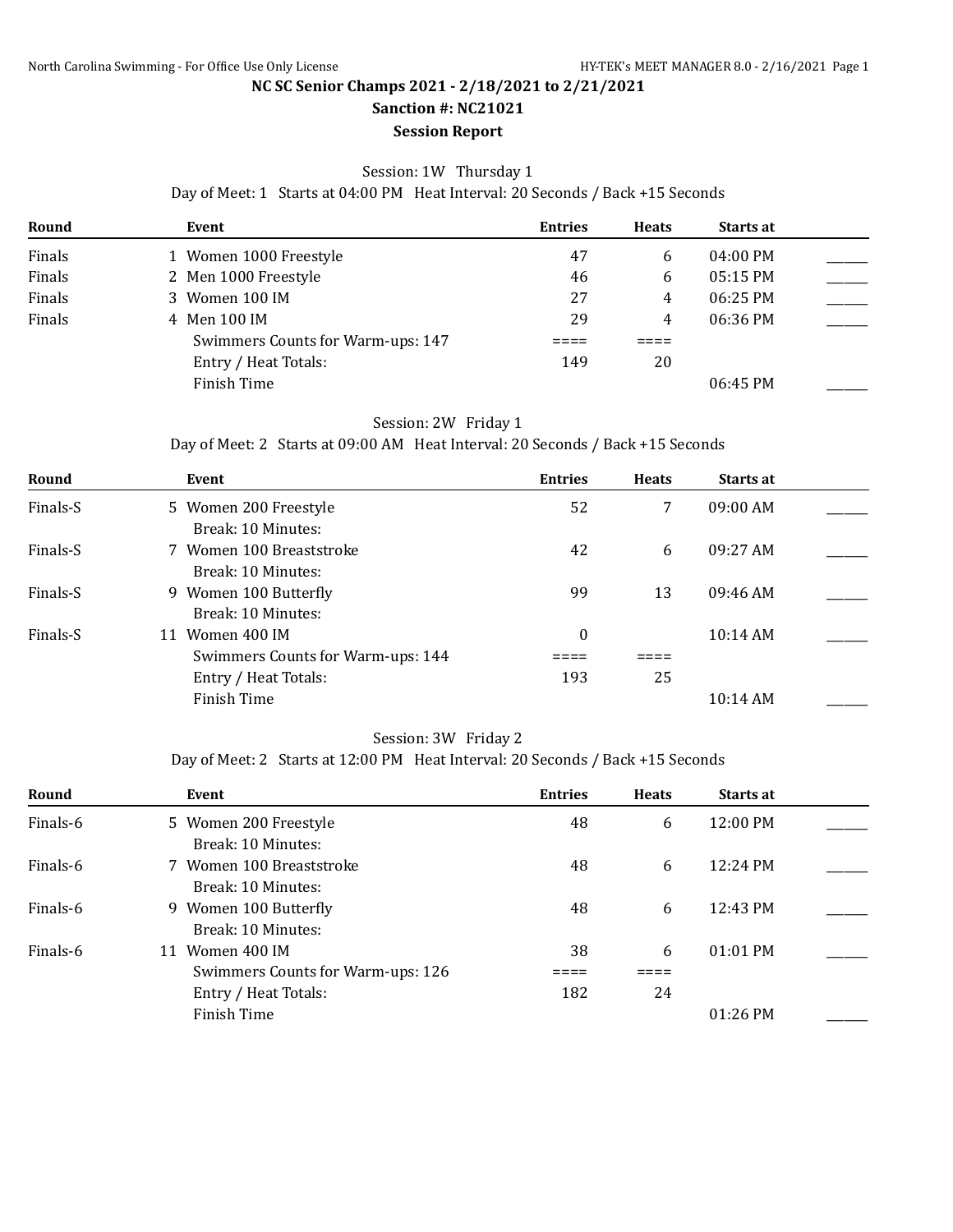# **Sanction #: NC21021**

## **Session Report**

#### Session: 4M Friday 3

Day of Meet: 2 Starts at 03:05 PM Heat Interval: 20 Seconds / Back +15 Seconds

| Round    | Event                             | <b>Entries</b> | <b>Heats</b> | <b>Starts at</b> |  |
|----------|-----------------------------------|----------------|--------------|------------------|--|
| Finals-S | 6 Men 200 Freestyle               | 61             | 8            | 03:05 PM         |  |
|          | Break: 10 Minutes:                |                |              |                  |  |
| Finals-S | 8 Men 100 Breaststroke            | 35             | 5.           | 03:33 PM         |  |
|          | Break: 10 Minutes:                |                |              |                  |  |
| Finals-S | 10 Men 100 Butterfly              | 75             | 10           | $03:50$ PM       |  |
|          | Break: 10 Minutes:                |                |              |                  |  |
| Finals-S | 12 Men 400 IM                     | 3              |              | $04:13$ PM       |  |
|          | Swimmers Counts for Warm-ups: 140 |                |              |                  |  |
|          | Entry / Heat Totals:              | 174            | 24           |                  |  |
|          | Finish Time                       |                |              | $04:18$ PM       |  |

#### Session: 5M Friday 4

Day of Meet: 2 Starts at 06:00 PM Heat Interval: 20 Seconds / Back +15 Seconds

| Round    | Event                             | <b>Entries</b> | <b>Heats</b> | <b>Starts at</b> |  |
|----------|-----------------------------------|----------------|--------------|------------------|--|
| Finals-6 | 6 Men 200 Freestyle               | 48             | 6            | $06:00$ PM       |  |
|          | Break: 10 Minutes:                |                |              |                  |  |
| Finals-6 | 8 Men 100 Breaststroke            | 48             | 6            | 06:23 PM         |  |
|          | Break: 10 Minutes:                |                |              |                  |  |
| Finals-6 | 10 Men 100 Butterfly              | 48             | 6            | 06:41 PM         |  |
|          | Break: 10 Minutes:                |                |              |                  |  |
| Finals-6 | 12 Men 400 IM                     | 48             | 6            | 06:59 PM         |  |
|          | Swimmers Counts for Warm-ups: 135 |                |              |                  |  |
|          | Entry / Heat Totals:              | 192            | 24           |                  |  |
|          | Finish Time                       |                |              | $07:27$ PM       |  |

#### Session: 6M Saturday 1

Day of Meet: 3 Starts at 09:00 AM Heat Interval: 20 Seconds / Back +15 Seconds

| Round    | Event                                         | <b>Entries</b> | <b>Heats</b> | Starts at |  |
|----------|-----------------------------------------------|----------------|--------------|-----------|--|
| Finals-S | 14 Men 200 Butterfly                          | 4              |              | 09:00 AM  |  |
| Finals-S | Break: 10 Minutes:<br>16 Men 50 Freestyle     | 64             | 8            | 09:13 AM  |  |
| Finals-S | Break: 10 Minutes:<br>18 Men 200 Breaststroke | 21             | 3            | 09:29 AM  |  |
| Finals-S | Break: 10 Minutes:<br>20 Men 100 Backstroke   | 51             | 7            | 09:47 AM  |  |
| Finals-S | Break: 10 Minutes:<br>22 Men 500 Freestyle    | 14             | 2            | 10:08 AM  |  |
|          | Swimmers Counts for Warm-ups: 119             |                |              |           |  |
|          | Entry / Heat Totals:                          | 154            | 21           |           |  |
|          | Finish Time                                   |                |              | 10:19AM   |  |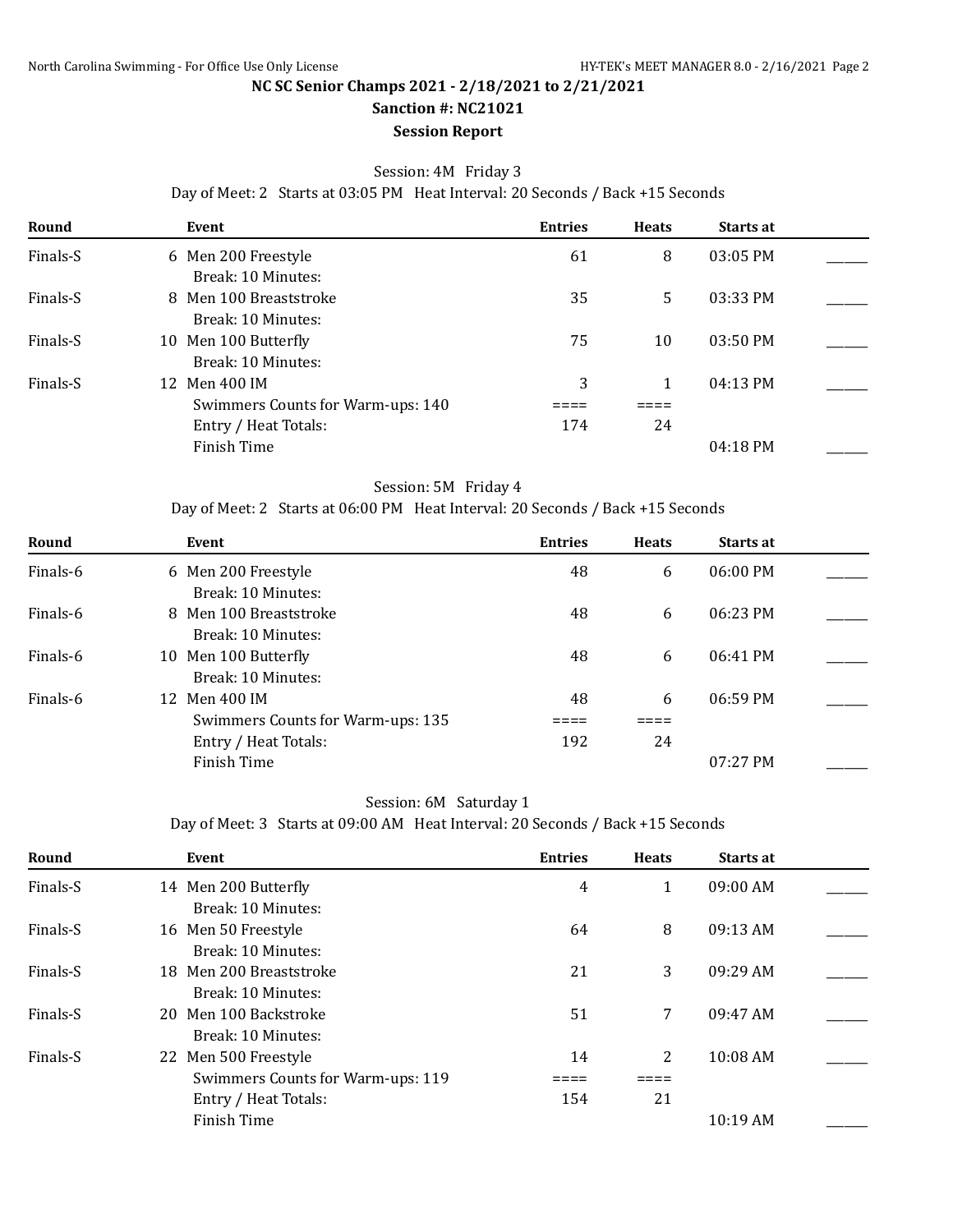# **Sanction #: NC21021**

# **Session Report**

### Session: 7M Saturday 2

Day of Meet: 3 Starts at 12:00 PM Heat Interval: 20 Seconds / Back +15 Seconds

| Round    | Event                                                     | <b>Entries</b> | <b>Heats</b> | <b>Starts at</b>   |  |
|----------|-----------------------------------------------------------|----------------|--------------|--------------------|--|
| Finals-6 | 14 Men 200 Butterfly<br>Break: 10 Minutes:                | 48             | 6            | $12:00 \text{ PM}$ |  |
| Finals-6 | 16 Men 50 Freestyle<br>Break: 10 Minutes:                 | 48             | 6            | 12:25 PM           |  |
| Finals-6 | 18 Men 200 Breaststroke<br>Break: 10 Minutes:             | 48             | 6            | 12:39 PM           |  |
| Finals-6 | 20 Men 100 Backstroke<br>Break: 10 Minutes:               | 48             | 6            | $01:04$ PM         |  |
| Finals-6 | 22 Men 500 Freestyle<br>Swimmers Counts for Warm-ups: 161 | 48             | 6            | $01:23$ PM         |  |
|          | Entry / Heat Totals:                                      | 240            | 30           |                    |  |
|          | Finish Time                                               |                |              | $01:55$ PM         |  |

#### Session: 8W Saturday 3

Day of Meet: 3 Starts at 03:35 PM Heat Interval: 20 Seconds / Back +15 Seconds

| Round    | Event                                              | <b>Entries</b> | <b>Heats</b> | <b>Starts at</b> |  |
|----------|----------------------------------------------------|----------------|--------------|------------------|--|
| Finals-S | 13 Women 200 Butterfly                             | 3              | 1            | 03:35 PM         |  |
| Finals-S | Break: 10 Minutes:<br>15 Women 50 Freestyle        | 93             | 12           | 03:48 PM         |  |
| Finals-S | Break: 10 Minutes:<br>Women 200 Breaststroke<br>17 | 22             | 3            | $04:08$ PM       |  |
|          | Break: 10 Minutes:                                 |                |              |                  |  |
| Finals-S | Women 100 Backstroke<br>19.<br>Break: 10 Minutes:  | 91             | 12           | 04:27 PM         |  |
| Finals-S | 21 Women 500 Freestyle                             | 3              | 1            | 04:56 PM         |  |
|          | Swimmers Counts for Warm-ups: 153                  |                |              |                  |  |
|          | Entry / Heat Totals:                               | 212            | 29           |                  |  |
|          | Finish Time                                        |                |              | $05:03$ PM       |  |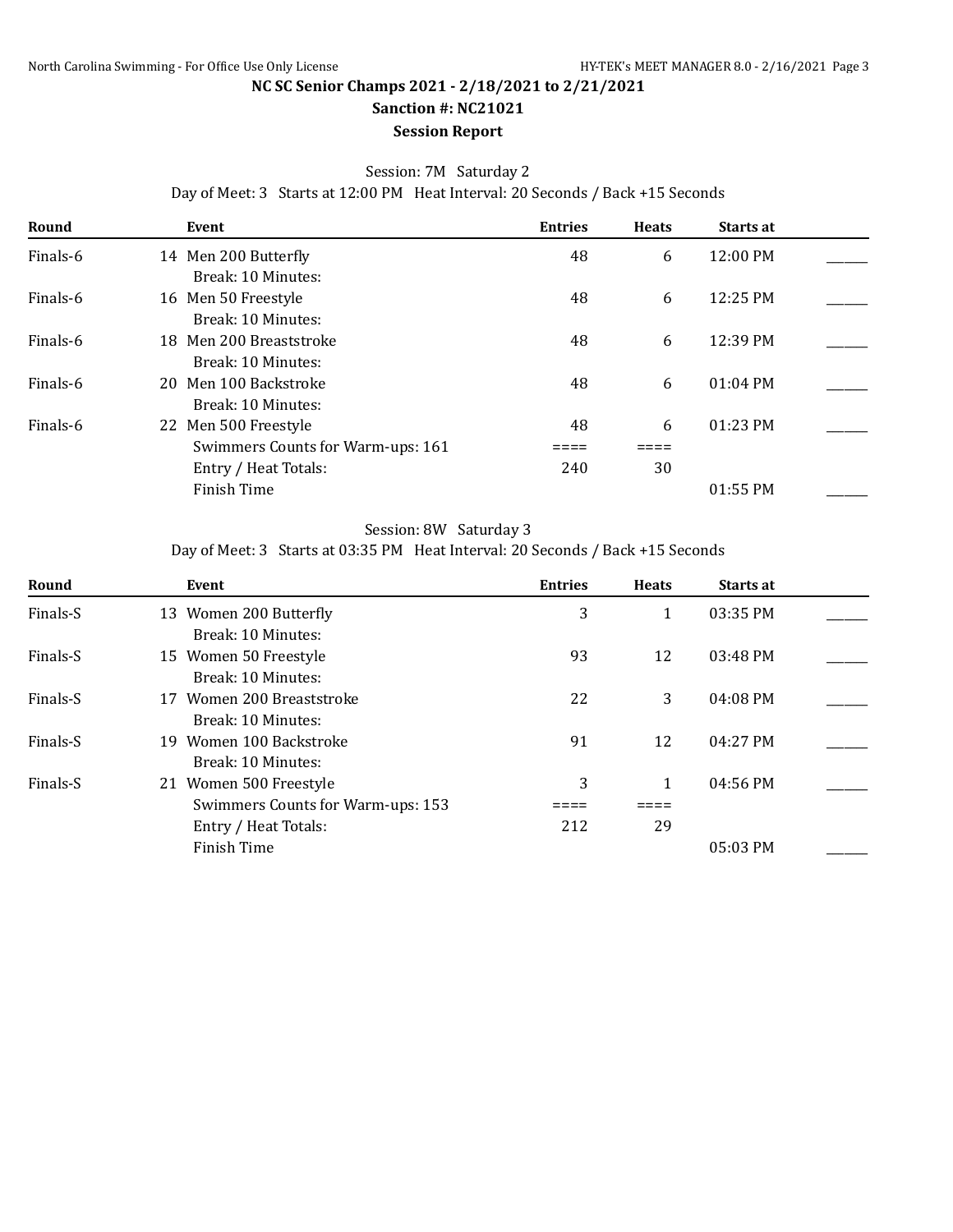# **Sanction #: NC21021**

#### **Session Report**

## Session: 9W Saturday 4

Day of Meet: 3 Starts at 06:45 PM Heat Interval: 20 Seconds / Back +15 Seconds

| Round    | Event                                                       | <b>Entries</b> | <b>Heats</b> | <b>Starts at</b> |  |
|----------|-------------------------------------------------------------|----------------|--------------|------------------|--|
| Finals-6 | 13 Women 200 Butterfly<br>Break: 10 Minutes:                | 48             | 6            | 06:45 PM         |  |
| Finals-6 | 15 Women 50 Freestyle<br>Break: 10 Minutes:                 | 48             | 6            | $07:11$ PM       |  |
| Finals-6 | Women 200 Breaststroke<br>17<br>Break: 10 Minutes:          | 48             | 6            | $07:25$ PM       |  |
| Finals-6 | Women 100 Backstroke<br>19.<br>Break: 10 Minutes:           | 48             | 6            | $07:53$ PM       |  |
| Finals-6 | 21 Women 500 Freestyle<br>Swimmers Counts for Warm-ups: 166 | 48             | 6            | 08:12 PM         |  |
|          | Entry / Heat Totals:                                        | 240            | 30           |                  |  |
|          | Finish Time                                                 |                |              | 08:46 PM         |  |

#### Session: 10W Sunday 1

Day of Meet: 4 Starts at 09:00 AM Heat Interval: 20 Seconds / Back +15 Seconds

| Round    | Event                            | <b>Entries</b>   | <b>Heats</b> | <b>Starts at</b> |  |
|----------|----------------------------------|------------------|--------------|------------------|--|
| Finals-S | 23 Women 100 Freestyle           | 70               | 9            | $09:00$ AM       |  |
|          | Break: 10 Minutes:               |                  |              |                  |  |
| Finals-S | 25 Women 200 Backstroke          | 22               | 3            | 09.22 AM         |  |
|          | Break: 10 Minutes:               |                  |              |                  |  |
| Finals-S | 27 Women 200 IM                  | 3                |              | 09:41 AM         |  |
|          | Break: 10 Minutes:               |                  |              |                  |  |
| Finals-S | 29 Women 1650 Freestyle          | $\boldsymbol{0}$ | $\theta$     | 09:53 AM         |  |
|          | Swimmers Counts for Warm-ups: 90 |                  |              |                  |  |
|          | Entry / Heat Totals:             | 95               | 13           |                  |  |
|          | Finish Time                      |                  |              | 09:53 AM         |  |
|          |                                  |                  |              |                  |  |

# Session: 11W Sunday 2

Day of Meet: 4 Starts at 11:35 AM Heat Interval: 20 Seconds / Back +15 Seconds

| Round    | Event                             | <b>Entries</b> | <b>Heats</b> | Starts at          |  |
|----------|-----------------------------------|----------------|--------------|--------------------|--|
| Finals-6 | 23 Women 100 Freestyle            | 48             | 6            | $11:35$ AM         |  |
|          | Break: 10 Minutes:                |                |              |                    |  |
| Finals-6 | 25 Women 200 Backstroke           | 48             | 6            | $11:53$ AM         |  |
|          | Break: 10 Minutes:                |                |              |                    |  |
| Finals-6 | Women 200 IM<br>27                | 48             | 6            | $12:19 \text{ PM}$ |  |
|          | Break: 10 Minutes:                |                |              |                    |  |
| Finals-4 | 29 Women 1650 Freestyle           | 26             | 4            | 12:45 PM           |  |
|          | Swimmers Counts for Warm-ups: 124 |                |              |                    |  |
|          | Entry / Heat Totals:              | 170            | 22           |                    |  |
|          | Finish Time                       |                |              | $01:52 \text{ PM}$ |  |